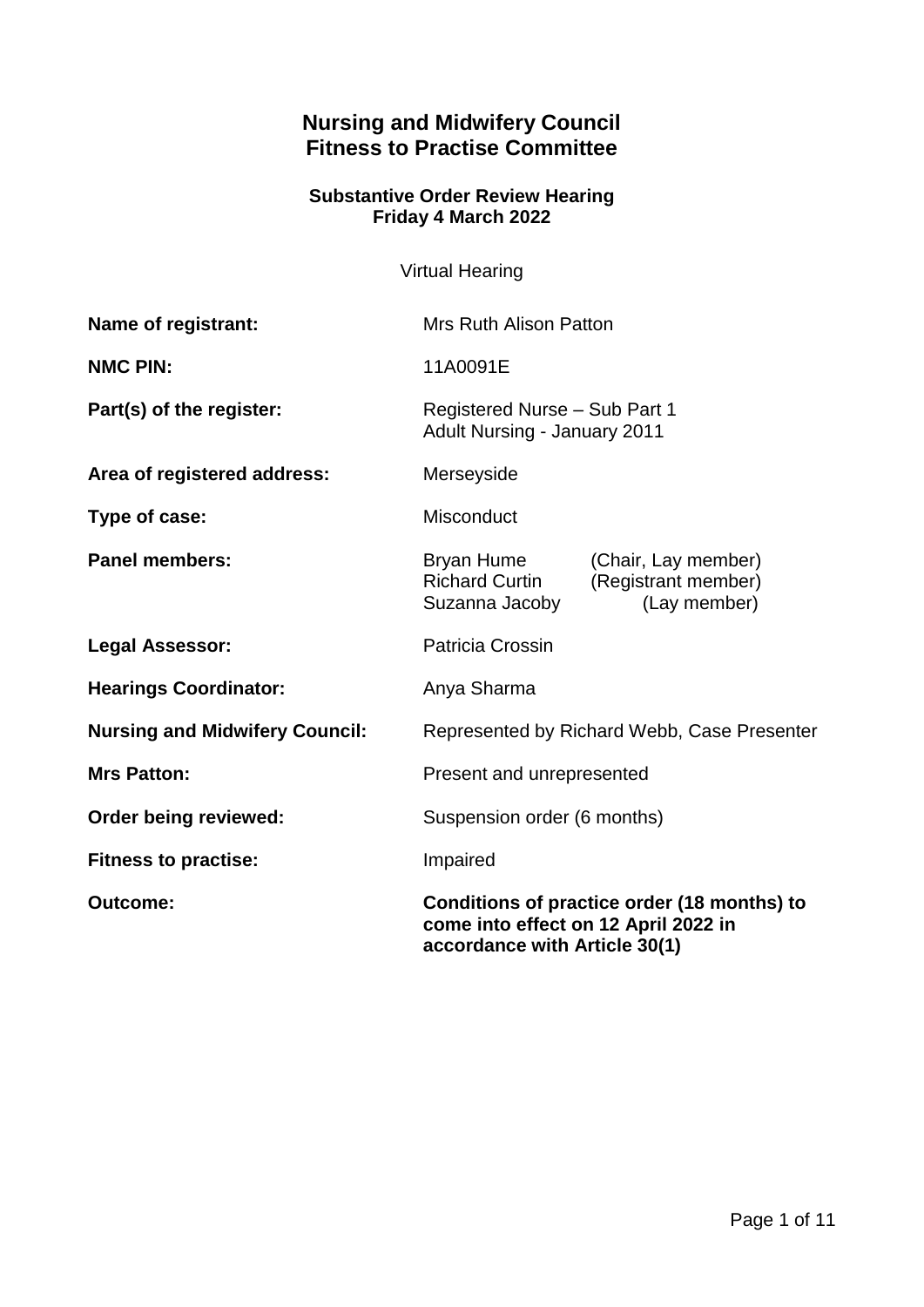## **Decision and reasons on application for hearing to be held in private**

At the outset of the hearing, Mr Webb on behalf of the Nursing and Midwifery Council (NMC) made a request that this case be held in private on the basis that proper exploration of your case involves reference to your health. The application was made pursuant to Rule 19 of the 'Nursing and Midwifery Council (Fitness to Practise) Rules 2004', as amended (the Rules).

You indicated that you supported the application to the extent that any reference to your health should be heard in private.

The legal assessor reminded the panel that while Rule 19(1) provides, as a starting point, that hearings shall be conducted in public, Rule 19(3) states that the panel may hold hearings partly or wholly in private if it is satisfied that this is justified by the interests of any party or by the public interest.

The panel determined go into private session in connection with your health as and when such issues are raised.

## **Decision and reasons on review of the substantive order**

The panel decided to replace the current suspension order with a conditions of practice order.

This order will come into effect at the end of 12 April 2022 in accordance with Article 30(1) of the 'Nursing and Midwifery Order 2001' (the Order).

This is the seventh review of a substantive conditions of practice order originally imposed for a period of 12 months by a panel of the Conduct and Competence Committee on 9 September 2015. This order was reviewed on 1 September 2016 and extended for a further six months. The order was reviewed again on 28 February 2017 whereupon it was replaced by a 12 month suspension order. On 27 August 2019 the third reviewing panel decided to replace the suspension order with a conditions of practice order for a period of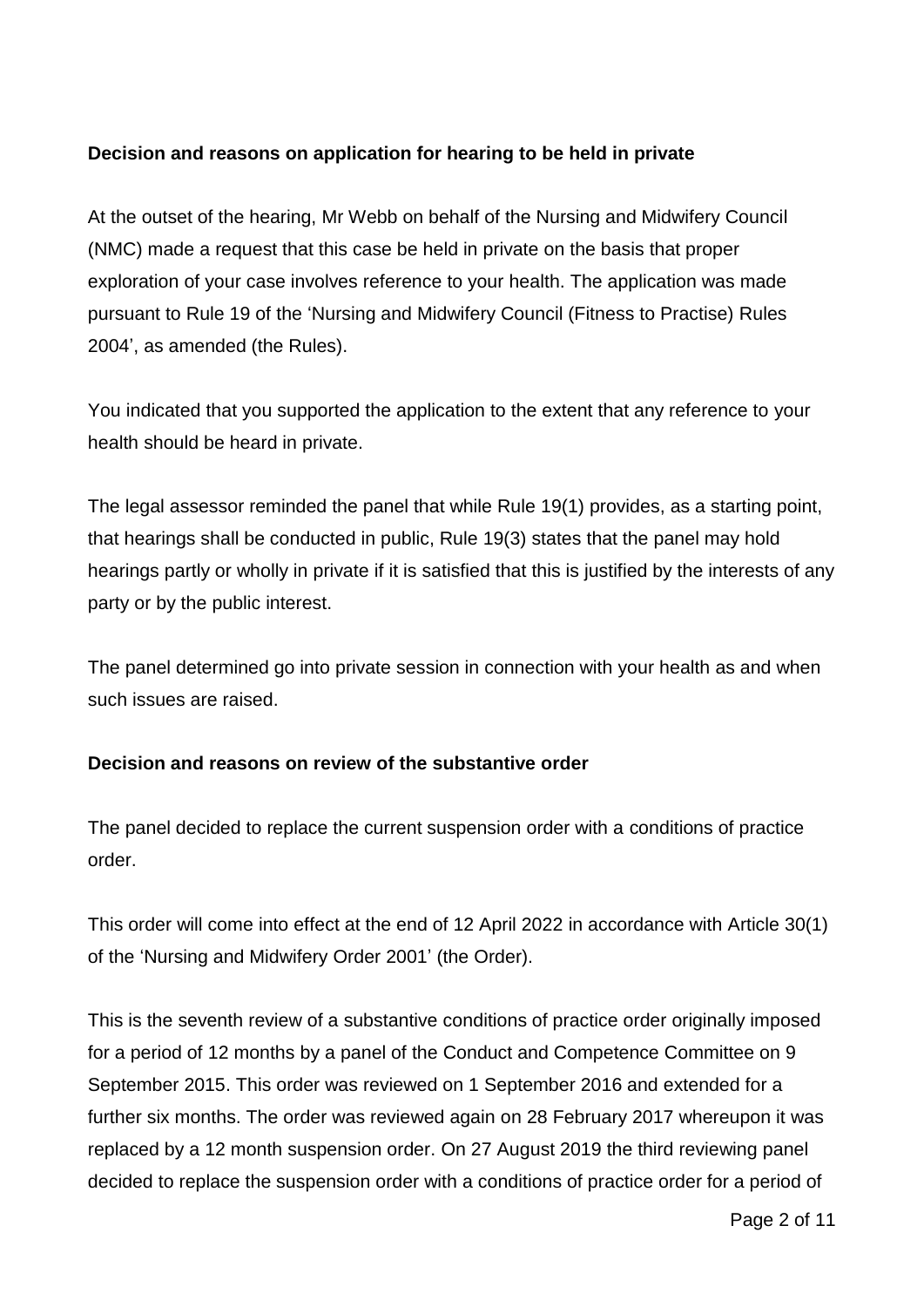18 months. On 10 September 2020 the fourth reviewing panel replaced the conditions of practice order with a suspension order for a period of 12 months. The fifth reviewing panel on 10 September 2020 decided to extend the suspension order for a further period of 12 months. This case was last reviewed on 2 September 2021 where the suspension order was extended for a further six months.

The current order is due to expire at the end of 12 April 2022.

The panel is reviewing the order pursuant to Article 30(1) of the Order.

The charges found proved which resulted in the imposition of the substantive order were as follows:

*'That you, whilst employed as a registered nurse at Benham Care Home, Bromborough, The Wirral ('the Home'):*

- *1. On 14 July 2013:*
- *a) Administered one Oxycodone MR 10mg tablet to Patient A at 22:00, when the prescribed dose was two Oxycodone MR 10mg tablets (20mg).*
- *b) Recorded in Patient A's Medication Administration Record that you had administered two Oxycodone MR 10mg tablets at 22:00 when you had administered one.*
- *2. On 14 July 2013, gave Patient A Oxycodone at 22:00 despite his previous dose having been administered by Colleague A at 16:45;*
- *3. On one or more occasions between 11 July 2013 and 15 July 2013, you administered 7.5mg of Oxynorm liquid to Patient A without recording in Patient A's notes your reasons for doing so;*

*And, in light of the above, your fitness to practise is impaired by reason of your misconduct.'*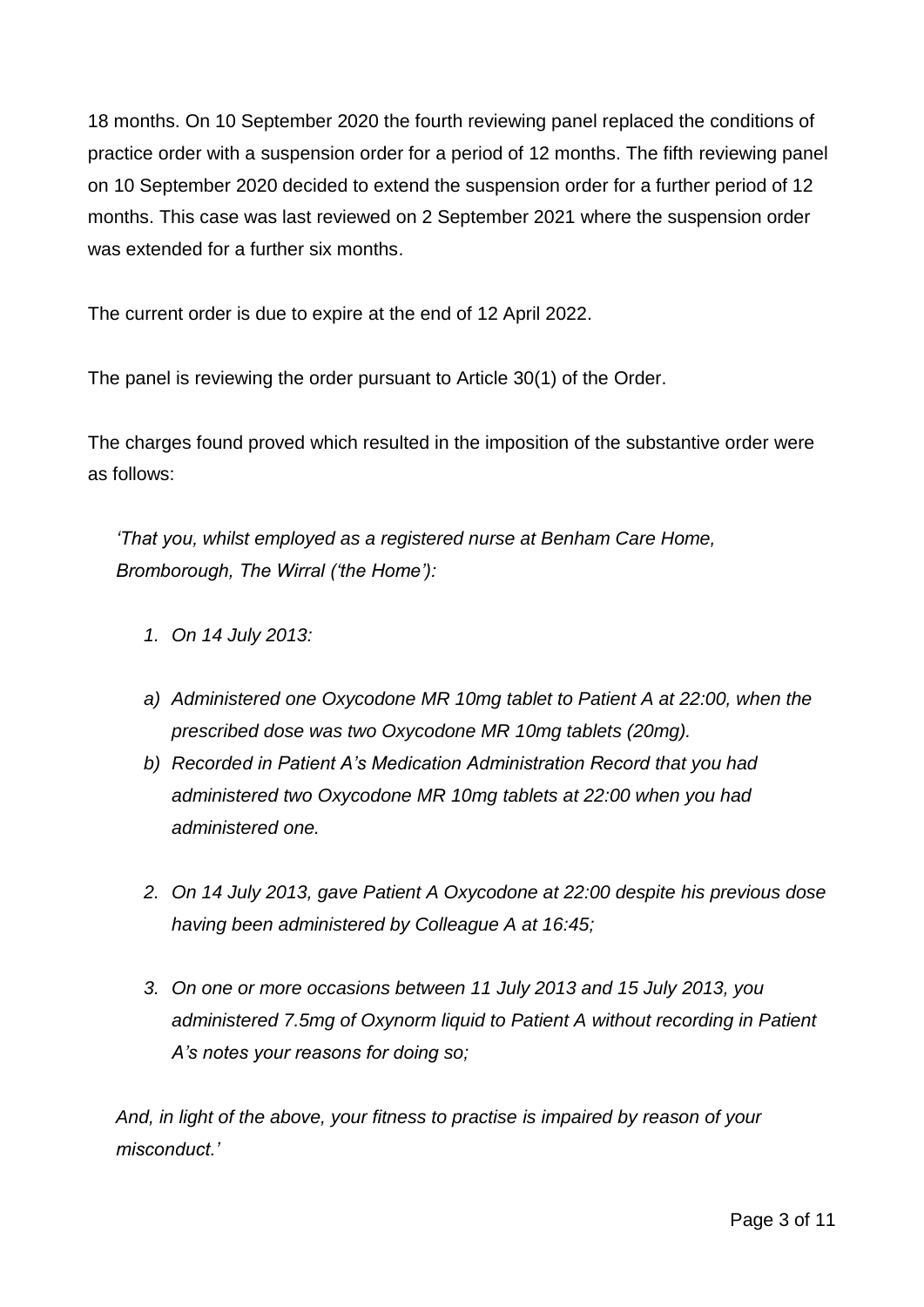The last reviewing panel determined the following with regard to impairment:

*'In reaching its decision, the panel was mindful of the need to protect the public, maintain public confidence in the profession and to declare and uphold proper standards of conduct and performance.*

*The panel considered whether Mrs Patton's fitness to practise remains impaired. The panel noted the serious charges found proved by admission at the original panel. It considered that it had nothing before it to demonstrate that the risk in this case had reduced, or that Mrs Patton had been making attempts to remediate the concerns raised. The panel had no evidence before it to suggest that Mrs Patton had undertaken any of the suggestions made by the previous review panel therefore there was no change to the circumstances of this case since the last review. In light of this, this panel determined that Mrs Patton is liable to repeat matters of the kind found proved and that there would be a risk of significant harm to patients if Mrs Patton were allowed to practise without restriction. The panel therefore decided that a finding of continuing impairment is necessary on the grounds of public protection.*

*The panel has borne in mind that its primary function is to protect patients and the wider public interest which includes maintaining confidence in the nursing profession and upholding proper standards of conduct and performance. Therefore, in the absence of any evidence of remediation, the panel determined that a finding of continuing impairment on public interest grounds is also required.*

*For these reasons, the panel finds that Mrs Patton's fitness to practise remains impaired.'* 

The last reviewing panel determined the following with regard to sanction:

*'Having found Mrs Patton's fitness to practise currently impaired, the panel then considered what, if any, sanction it should impose in this case. The panel noted that its powers are set out in Article 30 of the Order. The panel has also taken into account the 'NMC's Sanctions Guidance' (SG) and has borne in mind that the*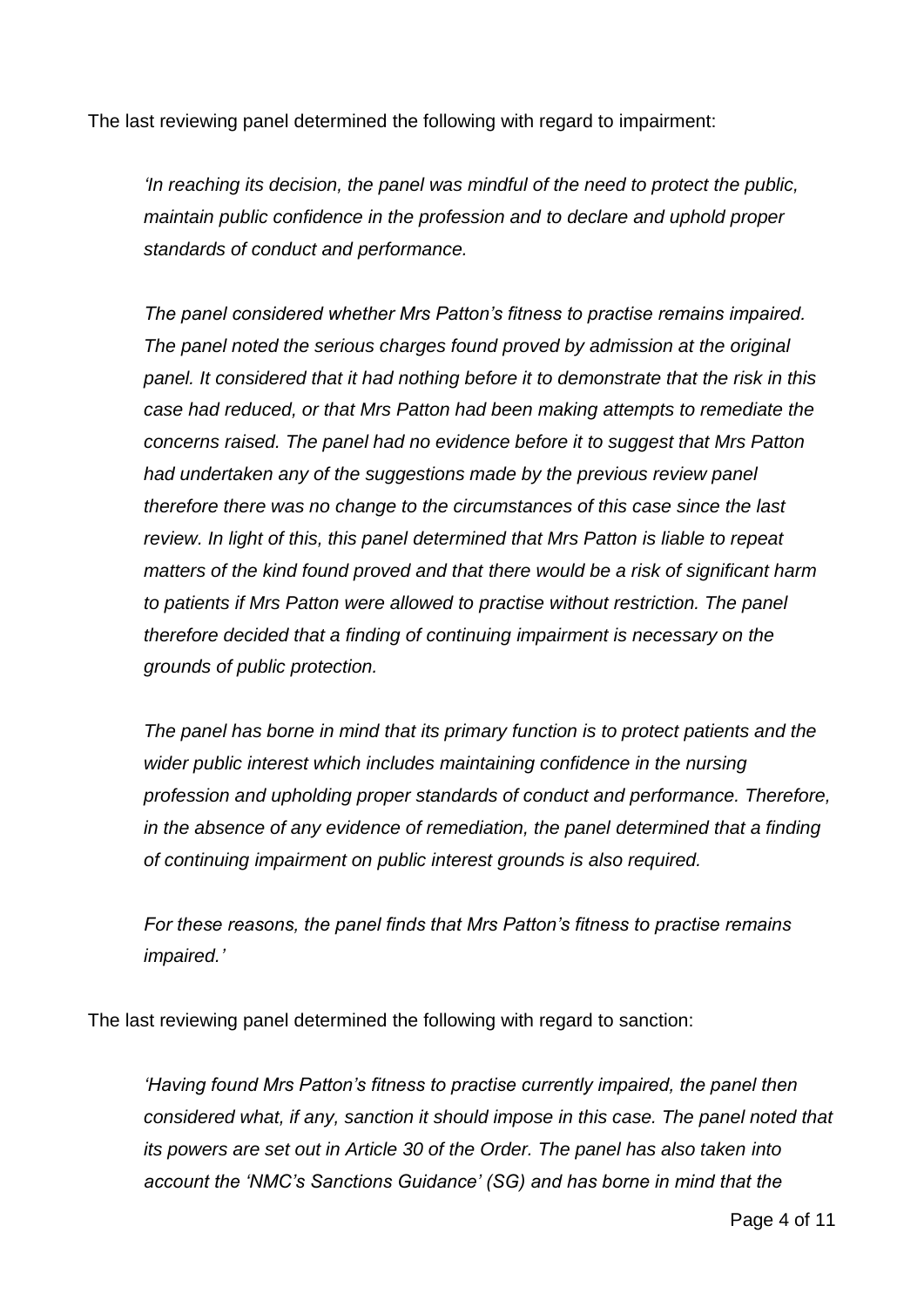*purpose of a sanction is not to be punitive, though any sanction imposed may have a punitive effect.*

*The panel first considered whether to take no further action or to impose a caution order, but concluded that this would not be sufficient to protect the public and would be inappropriate in view of the risk to patient safety identified and the seriousness of the case. The panel decided that it would be neither proportionate nor in the public interest to take no further action or to impose a caution order.*

*The panel next considered whether a conditions of practice order would be a sufficient and appropriate response. The panel was mindful that any conditions imposed must be proportionate, measurable and workable. The panel bore in mind that Mrs Patton had failed to comply with previous conditions of practice and has not meaningfully engaged with the NMC. The panel also noted that it had no information about her plans for returning to practice. It also considered that Mrs Patton had not provided any information to demonstrate remediation since the previous review panel. The panel was therefore not able to formulate appropriate conditions of practice that would adequately address the concerns relating to Mrs Patton's misconduct.*

*The panel next considered imposing a further suspension order. It noted that Mrs Patton had raised concerns about her health at the previous review. Whilst acknowledging that Mrs Patton's health issues remain outstanding, this panel saw no reason why she could not at least have attended this hearing remotely or provided a reflective piece as envisaged by the last panel. In these circumstances, the panel gave serious consideration to making a striking off order. However, the panel determined that, in view of this background and context, a further period of suspension would be appropriate to allow Mrs Patton a further (and possibly final) opportunity to reflect and engage with the NMC.'*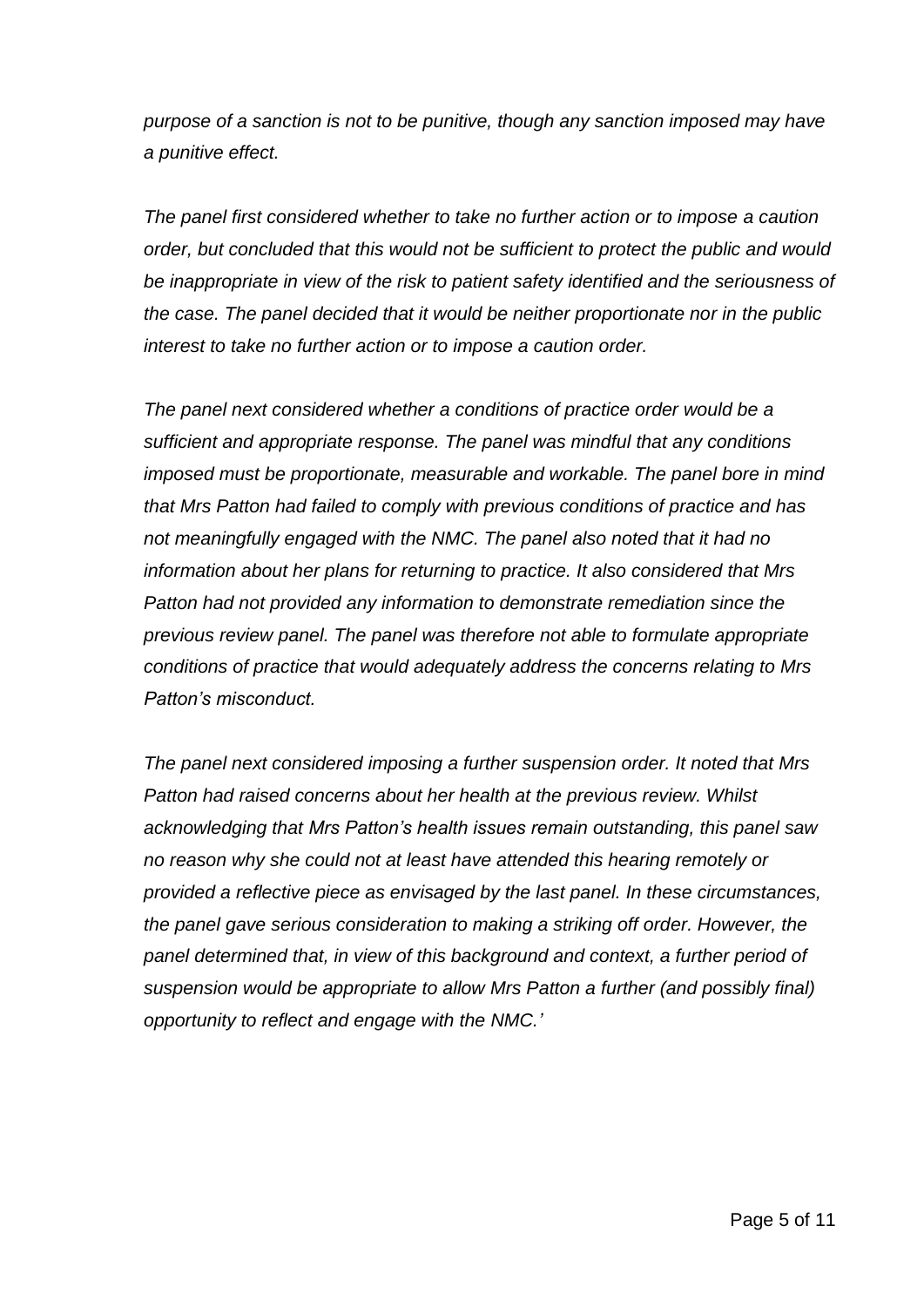#### **Decision and reasons on current impairment**

The panel has considered carefully whether your fitness to practise remains impaired. Whilst there is no statutory definition of fitness to practise, the NMC has defined fitness to practise as a registrant's suitability to remain on the register without restriction. In considering this case, the panel has carried out a comprehensive review of the order in light of the current circumstances. Whilst it has noted the decision of the last panel, this panel has exercised its own judgement as to current impairment.

The panel has had regard to all of the documentation before it, including the NMC bundle, and your reflective piece, the character reference in your name and information in regard to your courses enrolment. It has taken account of the submissions made by Mr Webb on behalf of the NMC and also had regard to your oral evidence under affirmation.

Mr Webb provided the panel with a background to the case and referred it to the decisions of previous reviewing panels. He submitted that you are now at a point where you are able and willing to take the necessary steps to return to practice. Mr Webb referred the panel to the documents you have provided the panel with today, which includes a positive character reference and information detailing the steps that you have already started in relation to moving back to clinical practice and keeping your clinical knowledge up to date.

Mr Webb submitted that given the new information it is the NMC's position that current impairment remains in this case, on the basis that you have not been in nursing practice for some time and have therefore not had the opportunity to demonstrate remediation of the concerns which led to the order. He submitted that given your reengagement and that your health has improved a conditions of practice order would be appropriate and sufficient to address the level of risk that remains in this case.

Mr Webb referred the panel to the decision made by a past reviewing panel on 26 February 2018. He submitted that the conditions of practice order that was imposed at the time may be appropriate given that you have told the panel you would benefit from some support to return to practice, but that it is a matter for the panel to consider.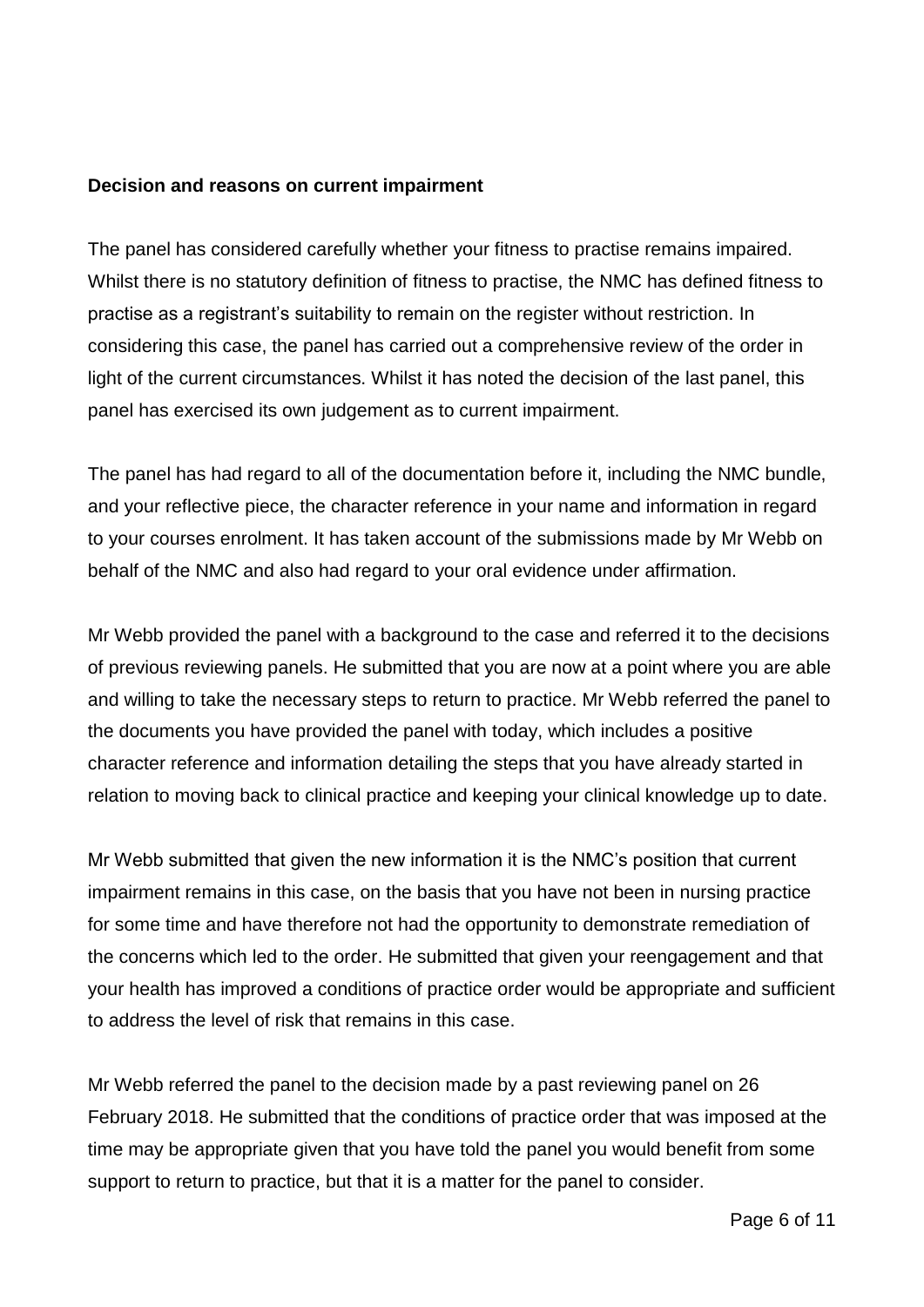You told the panel under affirmation that your reason for non-attendance and nonengagement at the previous review of this order was due to [PRIVATE].

[PRIVATE] You said that by September 2022 you hope that you will be able to look at going back to university to do a return to practice course and possibly pursue your passion of training as a midwife.

You told the panel that you understand that you have been out of practice for a long time and you would benefit from having someone supporting you and overseeing your work, for example any training you undertake, and that this would assure you that you are safe to return to practice.

You explained to the panel that you have learnt a lot and would never put yourself into this situation again. You said that it has taken you a while to realise that it was your role and responsibility and you had failed to carry that out at the time, but you have now reflected and learnt from it.

The panel heard and accepted the advice of the legal assessor.

In reaching its decision, the panel was mindful of the need to protect the public, maintain public confidence in the profession and to declare and uphold proper standards of conduct and performance.

The panel considered whether your fitness to practise remains impaired and in reaching its decision noted the decision of the last reviewing panel. At this hearing the panel took into account your engagement and attendance at this hearing, as well as your oral evidence under affirmation. The panel was of the view that you had now demonstrated an understanding of why what you did was wrong and that you have taken full responsibility for your failures in the past.

In its consideration of whether you have taken steps to strengthen your practice, the panel took into account the new information before it, which included your detailed reflective piece, the positive character reference from a past colleague and information on the courses that you have enrolled on and the efforts you have made to maintain your nursing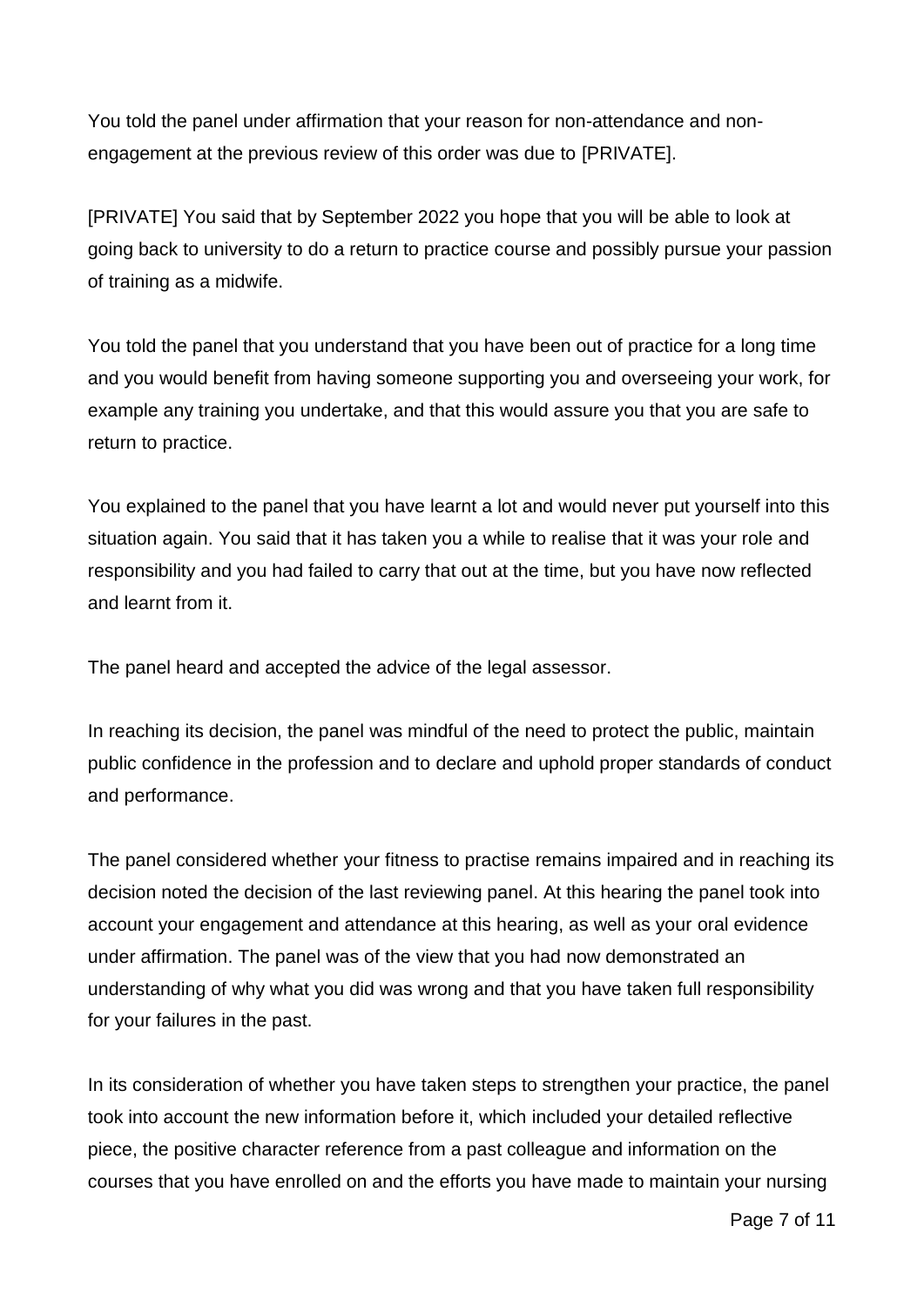practice. The panel noted that you have clearly demonstrated an ambition to continue with your career in nursing.

The panel noted that you have been out of nursing practice for a significant period of time and would need to undertake a return to practice course, which you have acknowledged and are willing to do. In light of this, the panel therefore decided that a finding of continuing impairment is necessary on the grounds of public protection.

The panel has borne in mind that its primary function is to protect patients and the wider public interest which includes maintaining confidence in the nursing profession and upholding proper standards of conduct and performance. The panel determined that, in this case, a finding of continuing impairment on public interest grounds is also required.

For these reasons, the panel finds that your fitness to practise remains impaired.

### **Decision and reasons on sanction**

Having found your fitness to practise currently impaired, the panel then considered what, if any, sanction it should impose in this case. The panel noted that its powers are set out in Article 30 of the Order. The panel has also taken into account the 'NMC's Sanctions Guidance' (SG) and has borne in mind that the purpose of a sanction is not to be punitive, though any sanction imposed may have a punitive effect.

The panel first considered whether to take no action but concluded that this would be inappropriate in view of the seriousness of the case. The panel decided that it would be neither proportionate nor in the public interest to take no further action.

It then considered the imposition of a caution order but again determined that, due to the seriousness of the case, and the public protection issues identified, an order that does not restrict your practice would not be appropriate in the circumstances. The SG states that a caution order may be appropriate where '*the case is at the lower end of the spectrum of impaired fitness to practise and the panel wishes to mark that the behaviour was unacceptable and must not happen again.'* The panel considered that your misconduct was not at the lower end of the spectrum and that a caution order would be inappropriate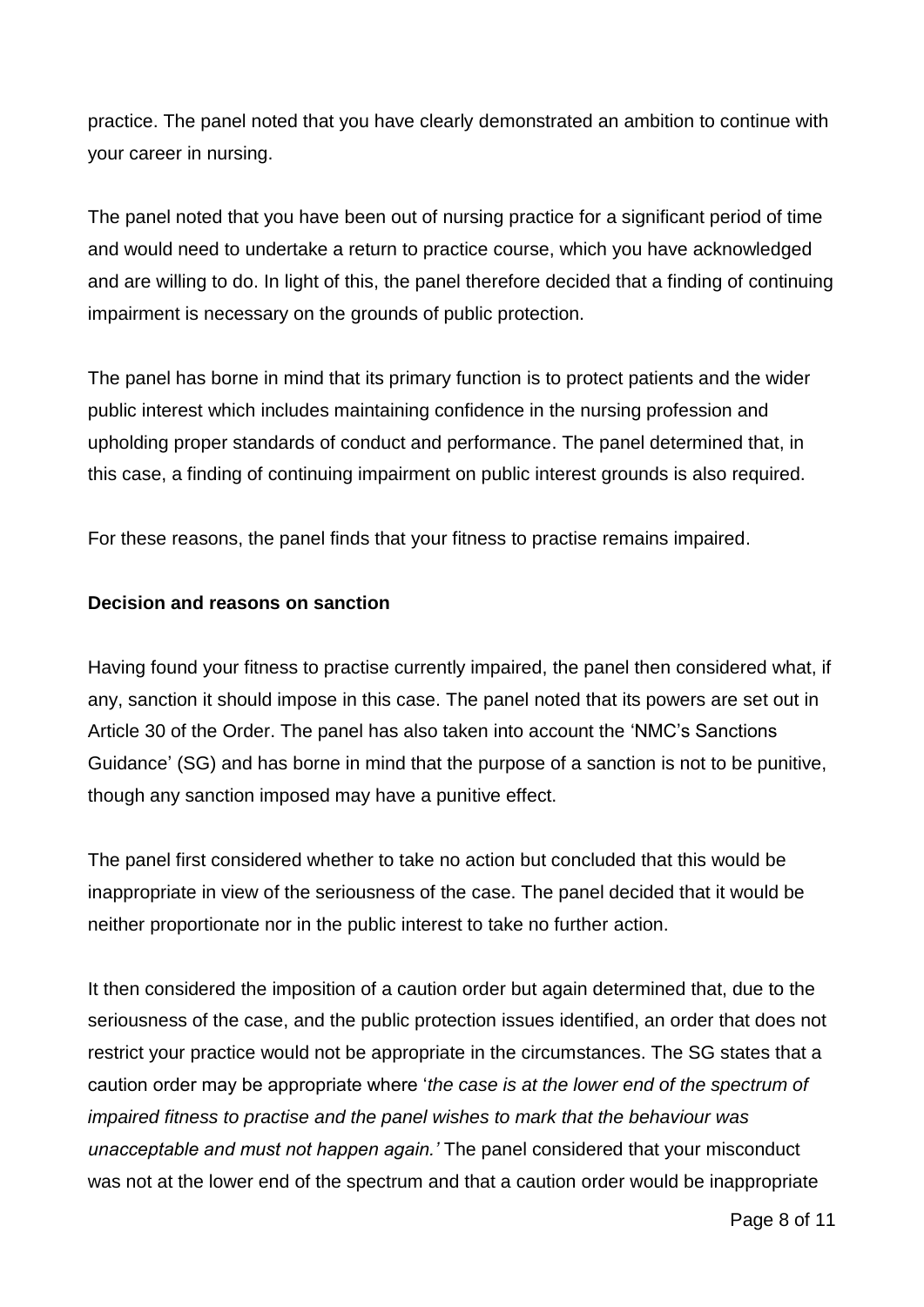in view of the issues identified. The panel decided that it would be neither proportionate nor in the public interest to impose a caution order.

The panel considered substituting the current suspension order with a conditions of practice order. Despite the seriousness of your misconduct, there has been evidence produced, as seen in your reflective piece, to show that you have developed good insight, have demonstrated remorse and have provided evidence of the steps you have taken to strengthen your practice. The panel also considered that as you have not been able to work, you have not been able to demonstrate remediation of your actions. You have indicated that you wish to return to nursing.

The panel was satisfied that it would be possible to formulate practicable and workable conditions that, if complied with, may lead to your unrestricted return to practice and would serve to protect the public and the reputation of the profession in the meantime.

The panel decided that the public would be suitably protected as would the reputation of the profession by the implementation of the following conditions of practice:

*'For the purposes of these conditions, 'employment' and 'work' mean any paid or unpaid post in a nursing, midwifery or nursing associate role. Also, 'course of study' and 'course' mean any course of educational study connected to nursing, midwifery or nursing associates.'*

- *1. You must notify the NMC within 14 days of these conditions of practice coming into force of your current employment status as a registered nurse.*
- *2. You must notify the NMC within 14 days of any nursing appointment (whether paid or unpaid) you accept within the UK or elsewhere, and provide the NMC with contact details of your employer.*
- *3. You must, within 14 days of accepting any post or employment requiring registration with the NMC, or any course of study connected with nursing or midwifery, provide the NMC with the name/contact details of the individual or organisation offering the post, employment or course of study.*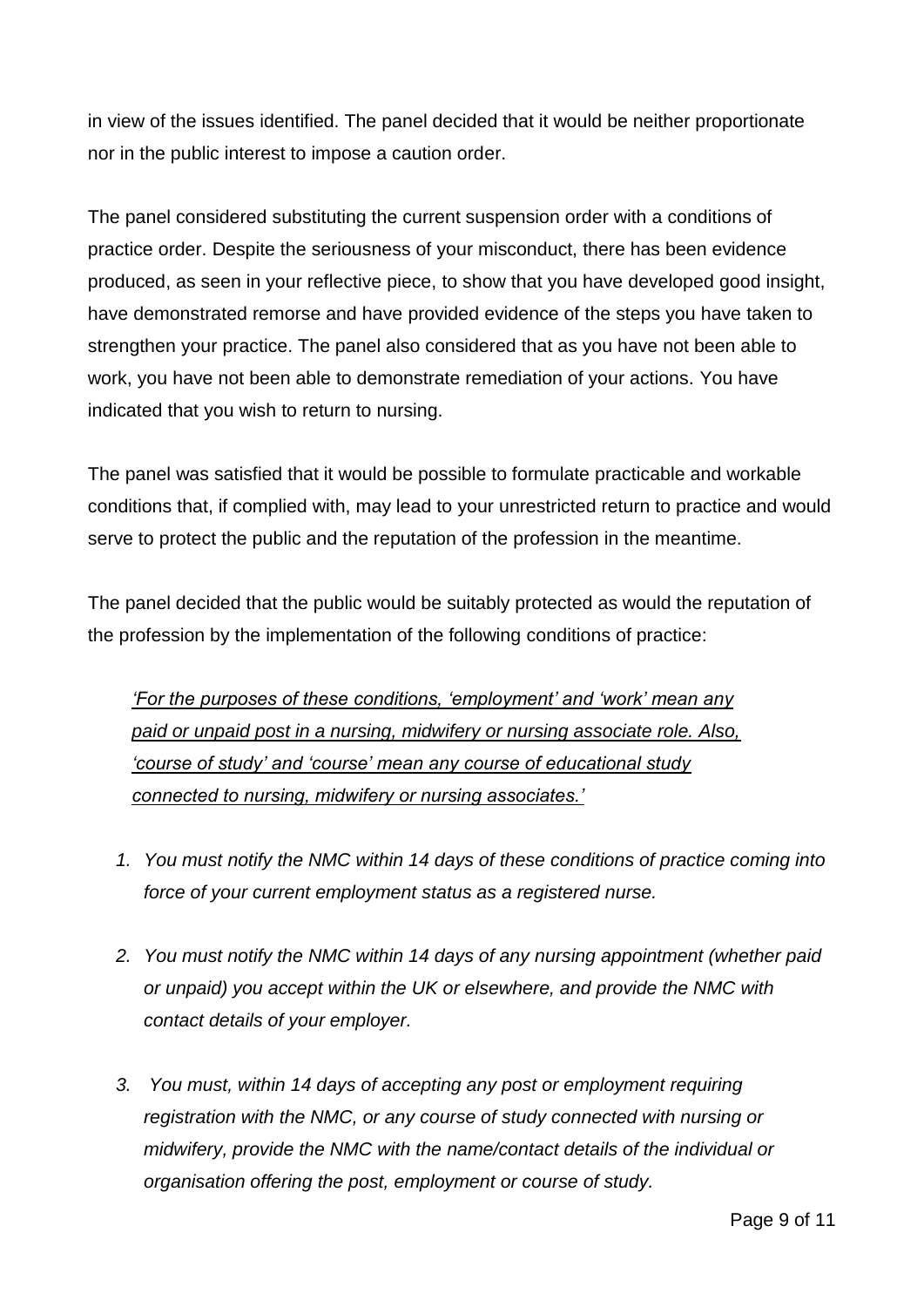- *4. You must within 14 days of entering into any arrangements required by these conditions of practice provide the NMC with the name and contact details of the individual/organisation with whom you have entered into the arrangement.*
- *5. You must work with your line manager, mentor or supervisor (or their nominated deputy) to formulate a Personal Development Plan specifically designed to ensure your proficiency in the management and administration of controlled drugs*
- *6. You must not carry out the administration of controlled drugs unless supervised by a senior nurse (band 6 and above) until that supervisor deems you to be proficient and signs off to that effect. Such supervision to consist of:*
	- *The senior nurse directly observing any administration of controlled drugs by you.*
- *7. You must send a report from your line manager, mentor or supervisor (or their nominated deputy) setting out the standard of your performance in respect of condition 5 above at least 14 days before any NMC review hearing or meeting.*
- *8. You must immediately inform the following parties that you are subject to a conditions of practice order under the NMC's fitness to practise procedures, and disclose the conditions listed at (1) to (7) above, to them:*
	- *a) Any organisation or person employing, contracting with, or using you to undertake nursing work*
	- *b) Any agency you are registered with or apply to be registered with (at the time of application)*
	- *c) Any prospective employer (at the time of application)*
	- *d) Any educational establishment at which you are undertaking a course of study connected with nursing or midwifery, or any such establishment to which you apply to take such a course (at the time of application).*